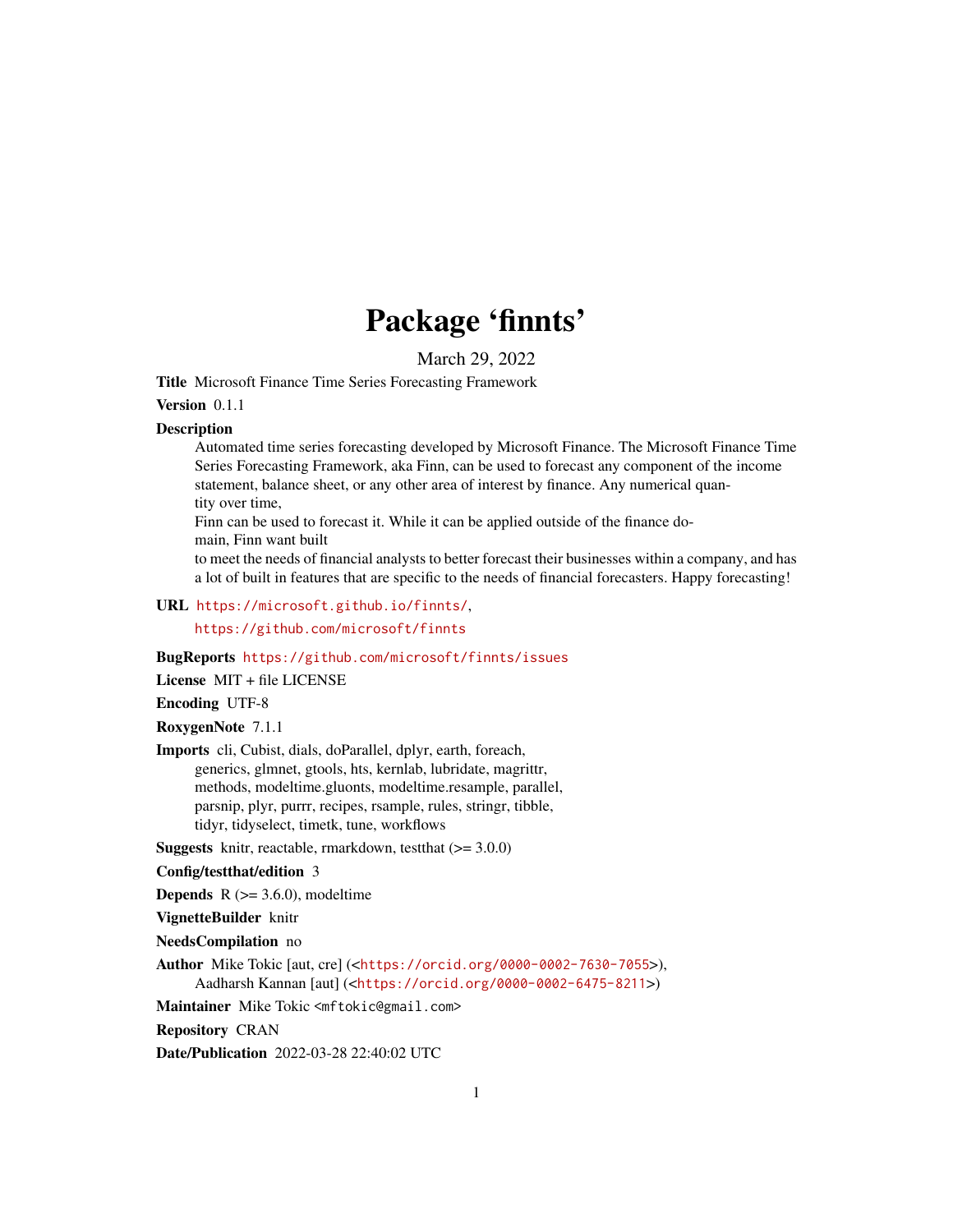## <span id="page-1-0"></span>R topics documented:

#### **Index** [7](#page-6-0)

forecast\_time\_series *Finn Forecast Framework*

#### Description

Calls the Finn forecast framework to automatically forecast any historical time series.

#### Usage

```
forecast_time_series(
  input_data,
  combo_variables,
  target_variable,
  date_type,
  forecast_horizon,
  external_regressors = NULL,
  run_name = "finnts_forecast",
  hist_start_date = NULL,
  hist_end_date = NULL,
  combo_cleanup_date = NULL,
  fiscal_year_start = 1,
  clean_missing_values = TRUE,
  clean_outliers = FALSE,
  back_test_scenarios = NULL,
  back_test_spacing = NULL,
  modeling_approach = "accuracy",
  forecast_approach = "bottoms_up",
  parallel_processing = NULL,
  run_model_parallel = TRUE,
  num_cores = NULL,
  target_log_transformation = FALSE,
  negative_forecast = FALSE,
  fourier_periods = NULL,
  lag_periods = NULL,
  rolling_window_periods = NULL,
  recipes_to_run = NULL,
  pca = NULL,
  reticulate_environment = NULL,
  models_to_run = NULL,
 models_not_to_run = NULL,
  run_deep_learning = FALSE,
  run_global_models = NULL,
```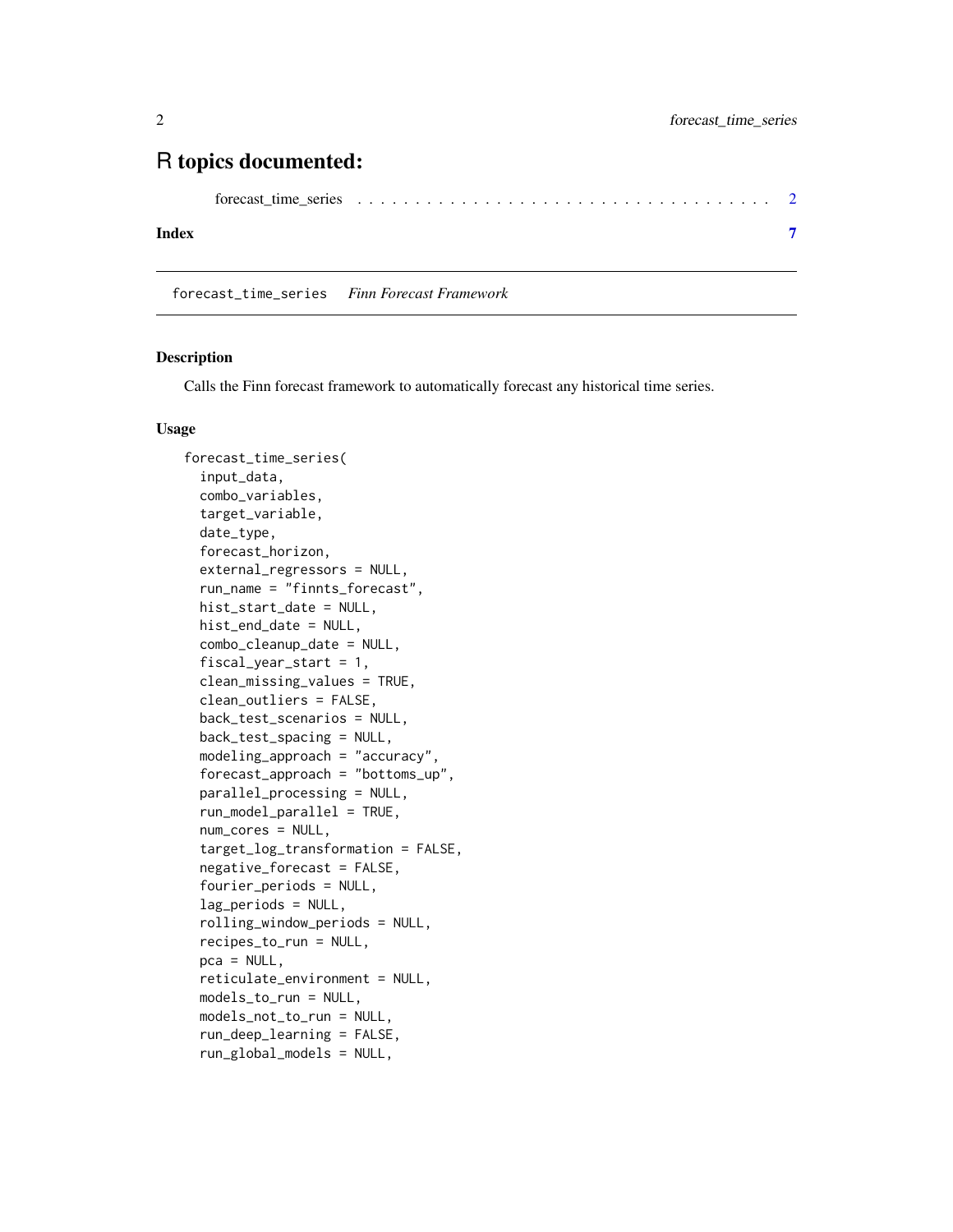## forecast\_time\_series 3

```
run_local_models = TRUE,
 run_ensemble_models = NULL,
 average_models = TRUE,
 max_model_average = 3,
 weakly_to\_daily = TRUE,seed = 123
\mathcal{L}
```
## Arguments

| input_data           | A data frame or tibble of historical time series data. Can also include external<br>regressors for both historical and future data.                                                                                                                           |
|----------------------|---------------------------------------------------------------------------------------------------------------------------------------------------------------------------------------------------------------------------------------------------------------|
| combo_variables      |                                                                                                                                                                                                                                                               |
|                      | List of column headers within input data to be used to separate individual time<br>series.                                                                                                                                                                    |
| target_variable      |                                                                                                                                                                                                                                                               |
|                      | The column header formatted as a character value within input data you want to<br>forecast.                                                                                                                                                                   |
| date_type            | The date granularity of the input data. Finn accepts the following as a character<br>string day, week, month, quarter, year.                                                                                                                                  |
| forecast_horizon     |                                                                                                                                                                                                                                                               |
|                      | Number of periods to forecast into the future.                                                                                                                                                                                                                |
| external_regressors  |                                                                                                                                                                                                                                                               |
|                      | List of column headers within input data to be used as features in multivariate<br>models.                                                                                                                                                                    |
| run_name             | Name used when submitting jobs to external compute like Azure Batch. For-<br>matted as a character string.                                                                                                                                                    |
| hist_start_date      |                                                                                                                                                                                                                                                               |
|                      | Date value of when your input_data starts. Default of NULL is to use earliest<br>date value in input_data.                                                                                                                                                    |
| hist_end_date        | Date value of when your input_data ends. Default of NULL is to use the latest<br>date value in input_data.                                                                                                                                                    |
| combo_cleanup_date   |                                                                                                                                                                                                                                                               |
|                      | Date value to remove individual time series that don't contain non-zero values<br>after that specified date. Default of NULL is to not remove any time series and<br>attempt to forecast all of them.                                                         |
| fiscal_year_start    |                                                                                                                                                                                                                                                               |
|                      | Month number of start of fiscal year of input data, aids in building out date<br>features. Formatted as a numeric value. Default of 1 assumes fiscal year starts<br>in January.                                                                               |
| clean_missing_values |                                                                                                                                                                                                                                                               |
|                      | If TRUE, cleans missing values. Only impute values for missing data within<br>an existing series, and does not add new values onto the beginning or end, but<br>does provide a value of 0 for said values. Turned off when running hierarchical<br>forecasts. |
| clean_outliers       | If TRUE, outliers are cleaned and inputted with values more in line with histor-<br>ical data                                                                                                                                                                 |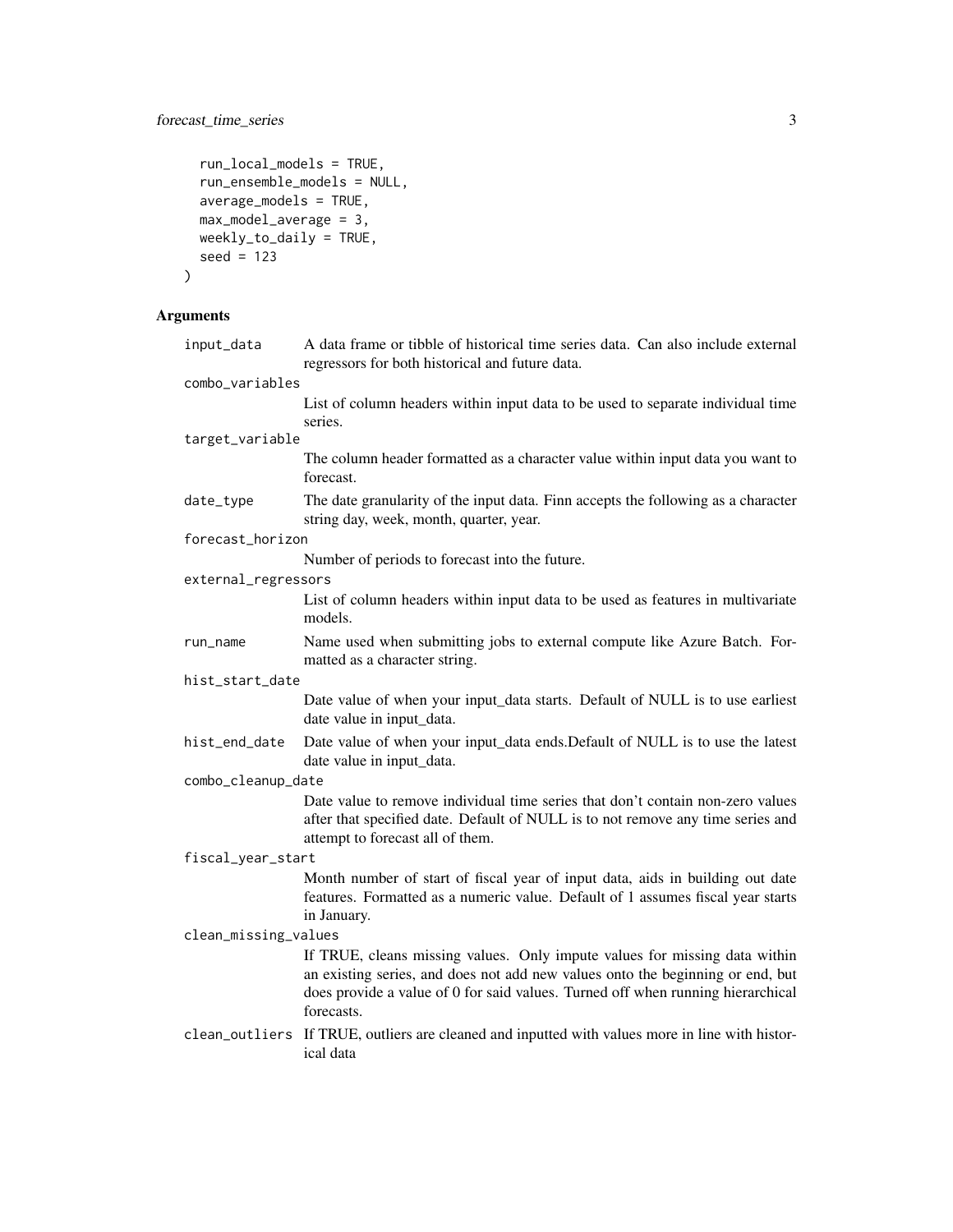#### back\_test\_scenarios

Number of specific back test folds to run when determining the best model. Default of NULL will automatically choose the number of back tests to run based on historical data size, which tries to always use a minimum of 80% of the data when training a model.

#### back\_test\_spacing

Number of periods to move back for each back test scenario. Default of NULL moves back 1 period at a time for year, quarter, and month data. Moves back 4 for week and 7 for day data.

modeling\_approach

How Finn should approach your data. Current default and only option is 'accuracy'. In the future this could evolve to other areas like optimizing for interpretability over accuracy.

#### forecast\_approach

How the forecast is created. The default of 'bottoms\_up' trains models for each individual time series. 'grouped\_hierarchy' creates a grouped time series to forecast at while 'standard\_hierarchy' creates a more traditional hierarchical time series to forecast, both based on the hts package.

#### parallel\_processing

Default of NULL runs no parallel processing and forecasts each individual time series one after another. 'local\_machine' leverages all cores on current machine Finn is running on. 'azure batch' runs time series in parallel on a remote compute cluster in Azure Batch.

#### run\_model\_parallel

If TRUE, runs model training in parallel, only works when parallel\_processing is set to 'local\_machine' or 'azure\_batch'.

- num\_cores Number of cores to run when parallel processing is set up. Used when running parallel computations on local machine or within Azure. Default of NULL uses total amount of cores on machine minus one. Can't be greater than number of cores on machine minus 1.
- target\_log\_transformation

If TRUE, log transform target variable before training models.

#### negative\_forecast

If TRUE, allow forecasts to dip below zero.

#### fourier\_periods

List of values to use in creating fourier series as features. Default of NULL automatically chooses these values based on the date\_type.

lag\_periods List of values to use in creating lag features. Default of NULL automatically chooses these values based on date\_type.

#### rolling\_window\_periods

List of values to use in creating rolling window features. Default of NULL automatically chooses these values based on date type.

recipes\_to\_run List of recipes to run on multivariate models that can run different recipes. A value of NULL runs all recipes, but only runs the R1 recipe for weekly and daily date types, and also for global models to prevent memory issues. A value of "all" runs all recipes, regardless of date type or if it's a local/global model. A list like c("R1") or c("R2") would only run models with the R1 or R2 recipe.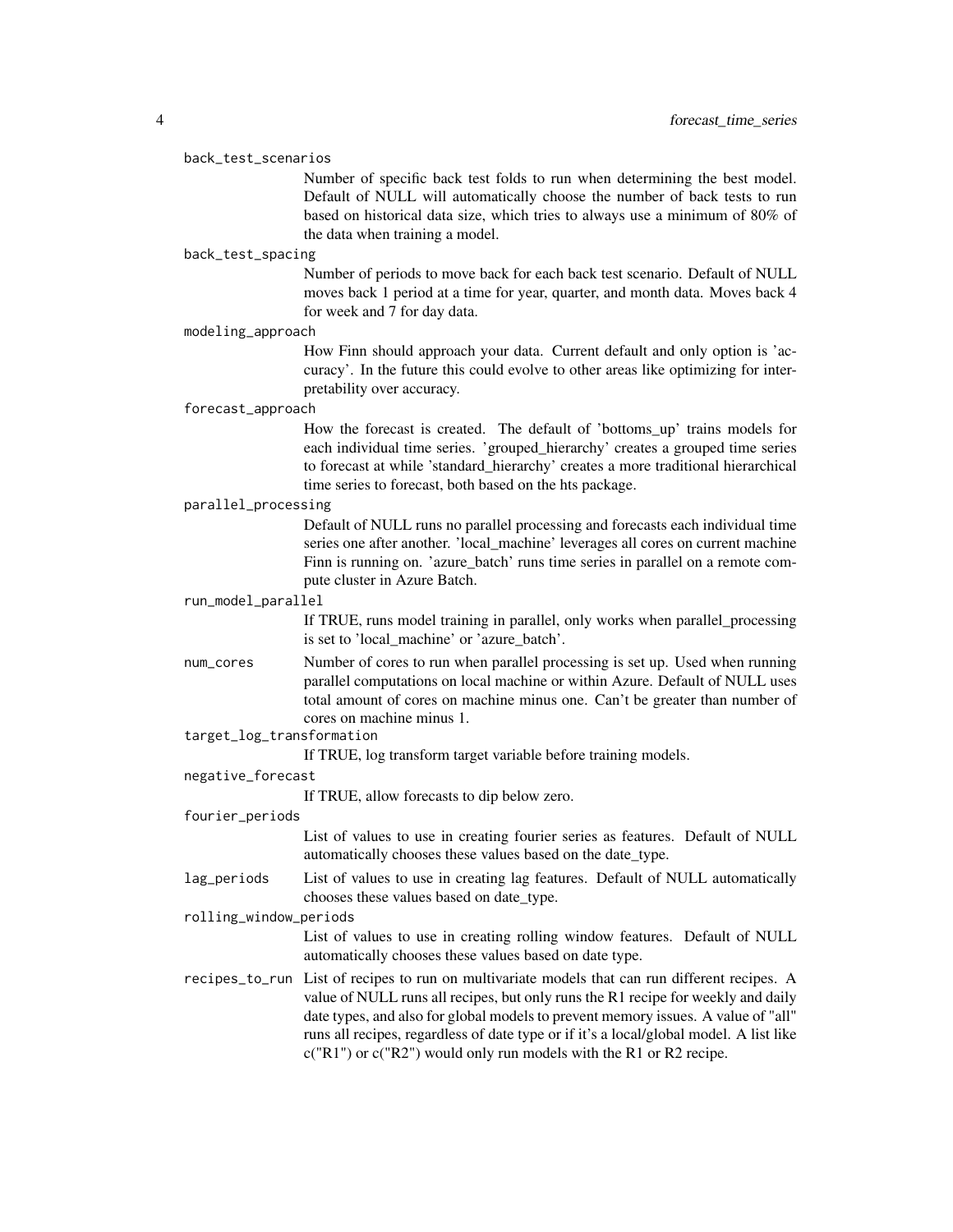| pca                    | If TRUE, run principle component analysis on any lagged features to speed up<br>model run time. Default of NULL runs PCA on day and week date types across<br>all local multivariate models, and also for global models across all date types.                |
|------------------------|---------------------------------------------------------------------------------------------------------------------------------------------------------------------------------------------------------------------------------------------------------------|
| reticulate_environment |                                                                                                                                                                                                                                                               |
|                        | File path to python environment to use when training gluonts deep learning mod-<br>els. Only important when parallel_processing is not set to 'azure_batch'. Azure<br>Batch should use its own docker image that has python environment already<br>installed. |
| models_to_run          | List of models to run. Default of NULL runs all models.                                                                                                                                                                                                       |
| models_not_to_run      |                                                                                                                                                                                                                                                               |
|                        | List of models not to run, overrides values in models_to_run. Default of NULL<br>doesn't turn off any model.                                                                                                                                                  |
| run_deep_learning      |                                                                                                                                                                                                                                                               |
|                        | If TRUE, run deep learning models from gluonts (deepar and nbeats). Overrides<br>models_to_run and models_not_to_run.                                                                                                                                         |
| run_global_models      |                                                                                                                                                                                                                                                               |
|                        | If TRUE, run multivariate models on the entire data set (across all time series)<br>as a global model. Can be override by models_not_to_run. Default of NULL<br>runs global models for all date types except week and day.                                    |
| run_local_models       |                                                                                                                                                                                                                                                               |
|                        | If TRUE, run models by individual time series as local models.                                                                                                                                                                                                |
| run_ensemble_models    |                                                                                                                                                                                                                                                               |
|                        | If TRUE, run ensemble models. Default of NULL runs ensemble models only<br>for quarter and month date types.                                                                                                                                                  |
|                        | average_models If TRUE, create simple averages of individual models.                                                                                                                                                                                          |
| max_model_average      |                                                                                                                                                                                                                                                               |
|                        | Max number of models to average together. Will create model averages for 2<br>models up until input value or max number of models ran.                                                                                                                        |
| weekly_to_daily        |                                                                                                                                                                                                                                                               |
|                        | If TRUE, convert a week forecast down to day by evenly splitting across each<br>day of week. Helps when aggregating up to higher temporal levels like month<br>or quarter.                                                                                    |
| seed                   | Set seed for random number generator. Numeric value.                                                                                                                                                                                                          |
|                        |                                                                                                                                                                                                                                                               |

#### Value

A list of three separate data sets: the future forecast, the back test results, and the best model per time series.

## Examples

```
finn_forecast <- forecast_time_series(
 input_data = m750 % * dplyr::rename(Date = date),
 combo_variables = c("id"),
  target_variable = "value",
  date_type = "month",
```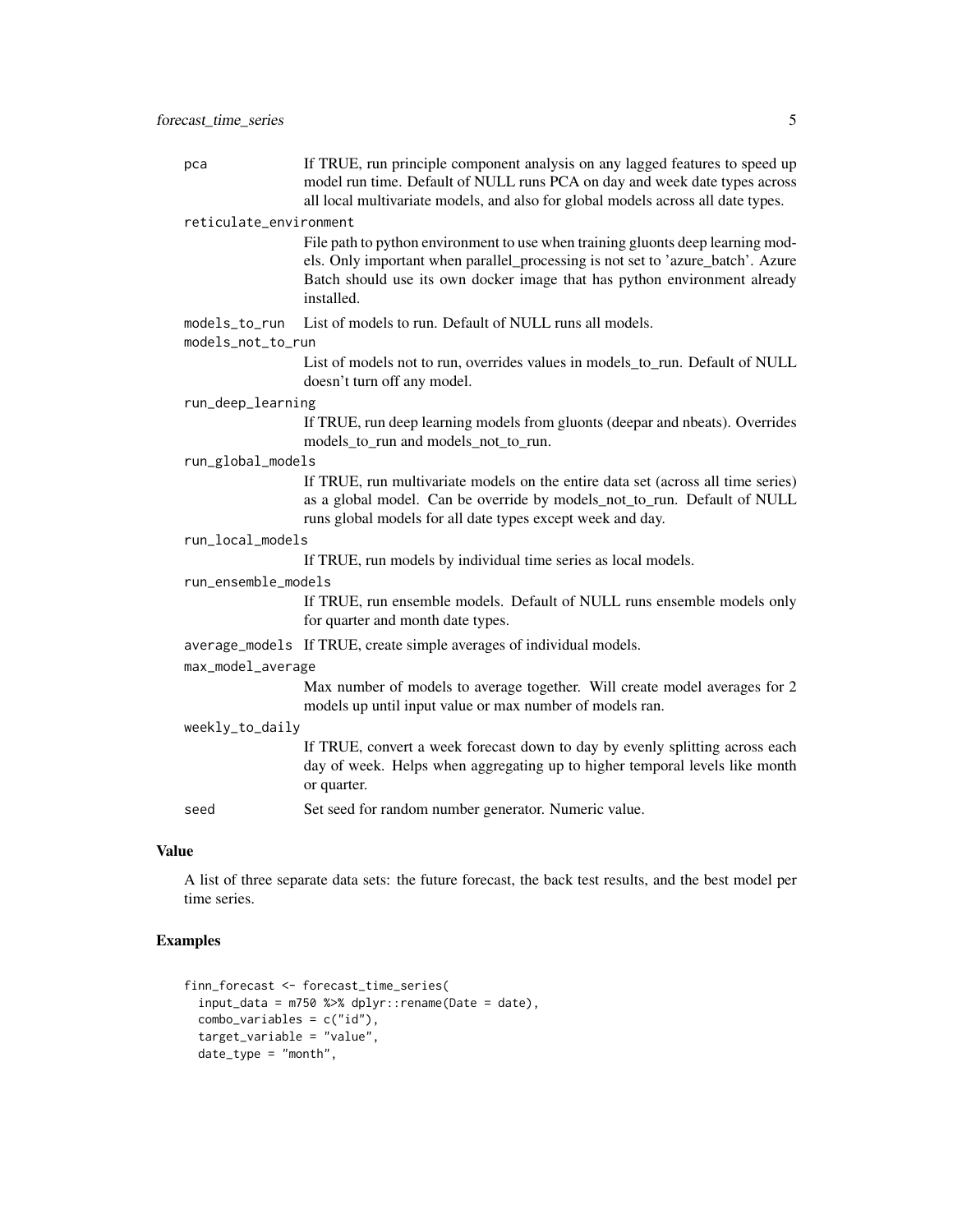```
forecast_horizon = 3,
run_model_parallel = FALSE,
models_to_run = c("arima", "ets", "snaive"))
```